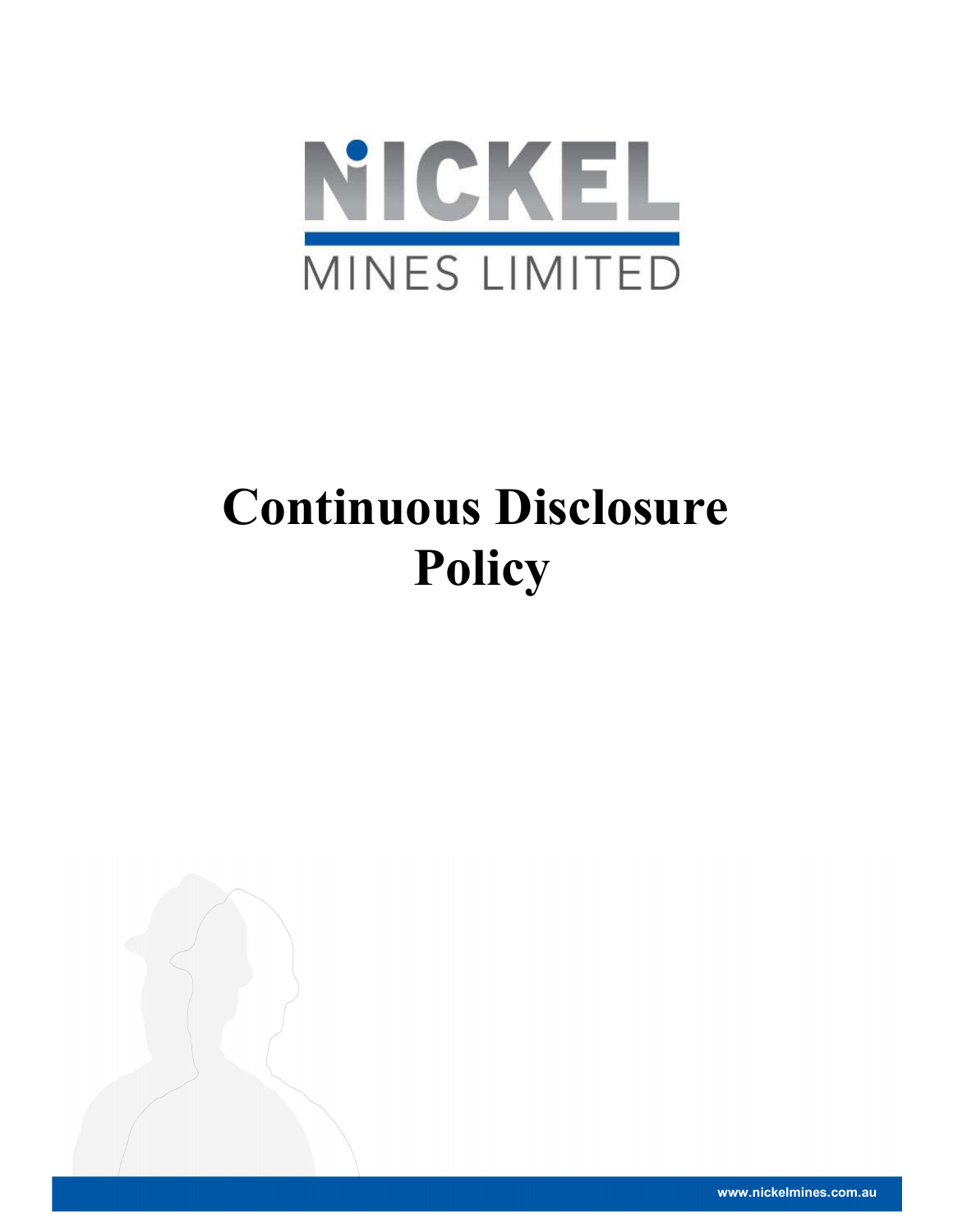# CONTINUOUS DISCLOSURE POLICY

# Nickel Mined Limited ("Company")

## 1. Scope

This Policy applies to all executive and non-executive directors, officers, employees, contractors and consultants of the Company and its subsidiaries from time to time ("Personnel").

# 2. Purpose

The Company has adopted a set of procedures and guidelines to ensure that it complies with its disclosure obligations in accordance with all applicable legal and regulatory requirements, including ASX Listing Rules.

ASX Listing Rule 3.1 sets out the Company's primary disclosure obligations. The Company must immediately notify ASX of information that a reasonable person would expect to have a material effect on the price or value of the Company's securities when the Company becomes aware of the information, unless the materially price sensitive information falls within the exemptions set out in ASX Listing Rule 3.1A. In this context, ASX has confirmed in Guidance Note 8 that "immediately" means "promptly and without delay."

The Company is committed to taking a proactive approach to continuous disclosure and creating a culture within the Company that promotes and facilitates compliance with the Company's continuous disclosure obligations.

# 3. Responsibilities of the Board

The Company's board of directors ("Board") bears the primary responsibility for the Company's compliance with its disclosure obligations and is therefore responsible for overseeing and implementing this Policy. The Board makes the ultimate decision on whether material information needs to be disclosed to the ASX or otherwise. It is a standing agenda item at all Board meetings to consider any information that must be disclosed in accordance with the Company's continuous disclosure obligations.

The Company has appointed the Company Secretary as the Reporting Officer in order to streamline the day-to-day compliance with its continuous disclosure obligations. All directors are required to notify the Reporting Officer if they believe there is material information which requires disclosure. All directors are encouraged to approach the Reporting Officer if they have any queries about what information should be disclosed to the ASX.

Where a director serves as an officer of another company that the Company has a financial interest in, that director is responsible for providing copies of all material announcements or releases by that company to the Reporting Officer as soon as practicable.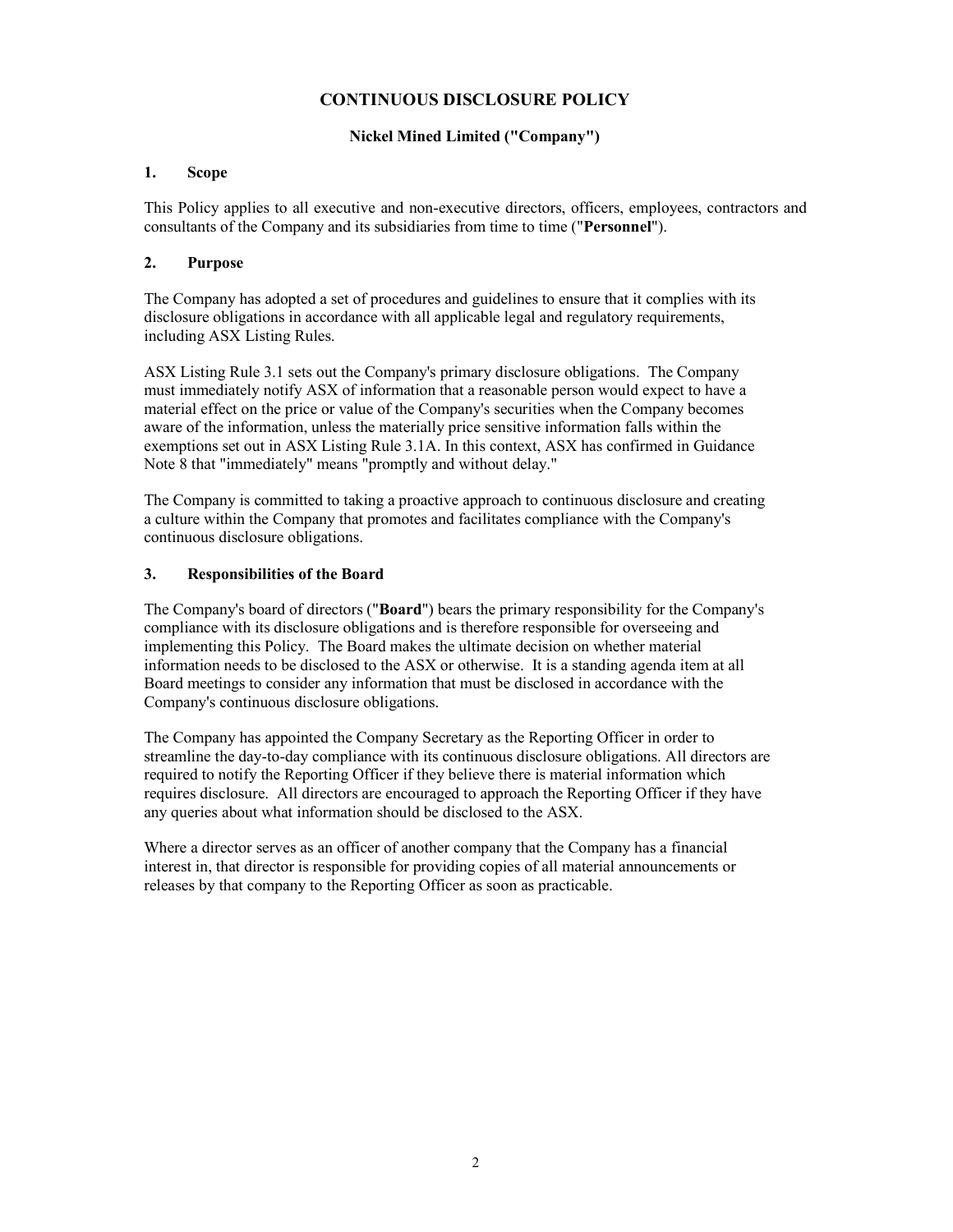# 4. Responsibilities of the Company Secretary

The Company has appointed the Company Secretary as its ASX liaison officer, being the person responsible for communicating with ASX with respect to all Listing Rule matters. The Company Secretary plays an important role in the Company's disclosure compliance program and is responsible for:

- maintaining, and monitoring compliance with this Policy;
- liaising between themselves, the Board and the ASX;
- overseeing and coordinating disclosure of information to the ASX, analysts, brokers, shareholders, the media, and the public;
- coordinating education within the Company about its disclosure obligations and disclosure compliance program'
- review information provided to and otherwise obtained from the Company's reporting systems to determine whether the information is material; and
- immediately provide a report of material information to the Board.

## 5. Responsibilities of the Authorised Company Spokesperson

The Company has appointed the Chairman, Managing Director or Chief Financial Officer, or in their absence their delegate, as authorised spokespersons. The above people are authorised to make any public statement on behalf of or in relation to the Company following approval of such statements by the Board. Such public statements extend to all responses by the Company to enquiries by the media, analysts or shareholders. All enquiries by regulators should be passed on to the Chief Executive Officer.

There must be no selective disclosure of material information. The spokesperson should not disclose any material price sensitive information through public statements which has not already been released to the market through the ASX, but may clarify material information which has already been disclosed to the ASX. Prior to making any public statement, the spokesperson should liaise with the Company Secretary regarding the Company's disclosure history to avoid the inadvertent release of price sensitive information.

The Company may authorise other persons from time to time to make public statements in particular circumstances.

In the event of inadvertent selective disclosure of previously undisclosed material information, the person or persons involved should immediately contact the Company Secretary. The Board will determine as soon as practicable whether there is a need (based on who received the unintentional selective disclosure and the probability of dissemination) to disclose the material information to ASX or otherwise, or to require that the party to whom the information was disclosed enter into a written confidentiality agreement.

## 6. Responsibilities of Personnel

All Personnel are required to comply with this Policy and the Company's continuous disclosure obligations.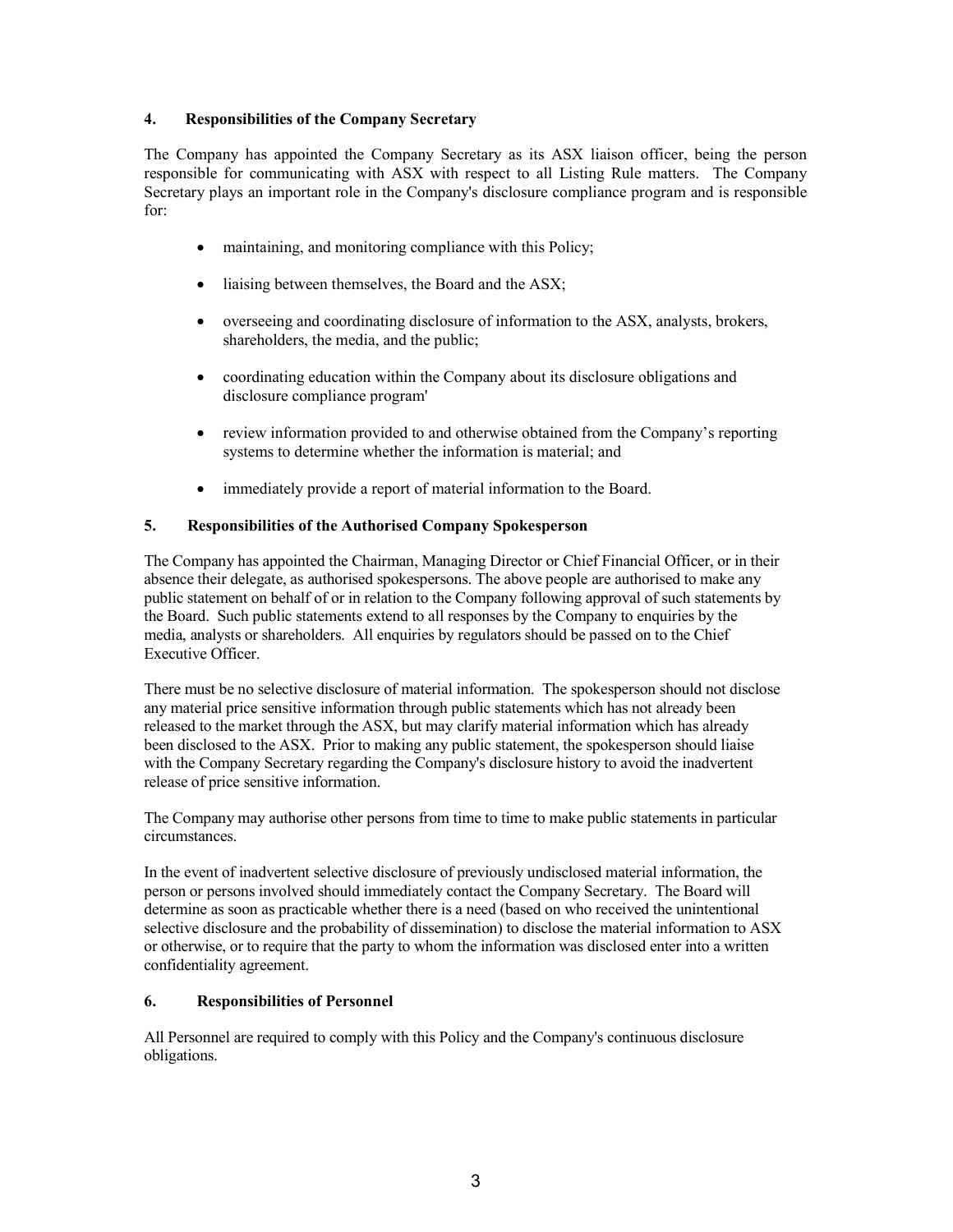# 7. Reporting Obligations

#### Information to be reported

Subject to the exemption set out in the ASX Listing Rules, the Company will notify the ASX as soon as it becomes aware of any information that a reasonable person would expect to have a material effect on the price or value of the Company's securities and make all required securities exchange filings. Examples of material price-sensitive information include:

- an issue of equity securities or entry into an agreement to issue equity securities;
- restructurings;
- major acquisitions or divestitures;
- changes in the Board or management;
- significant developments affecting the Company's business operations products;
- a material change in the Company's financial forecast or expected results;
- declaration of a dividend;
- entry into, variation or termination of material agreements, including financing arrangements;
- events triggering material accelerations of, or increases in, financial obligations;
- a material change in accounting policy adopted by the Company;
- a rating applied by a rating agency to the Company or its securities, and any change in such a rating; and
- a significant change in market or regulatory conditions which is likely to have a material effect on the Company's results.

The above examples are indicative only, and are not exhaustive. Where the Reporting Officer is unsure whether information is material, it should take a conservative view and report it to, or discuss it with, the Board. The Company's legal advisers should be consulted where the materiality of information or the obligation to disclose is unclear.

The Company must not release information that is for release to the market to any person until it has given the information to the ASX and has received acknowledgement that the ASX has released the information to the market.

## Confidential information

Certain material information does not need to be disclosed if it falls within the scope of the confidentiality exemption set out in ASX Listing Rule 3.1A. To fall within the exemption, all of the following conditions must be satisfied:

- 1. the information falls within one or more the following categories:
	- it would be a breach of the law to disclose the information;
	- the information concerns an incomplete proposal or negotiation;
	- the information comprises matters of supposition or is insufficiently definite to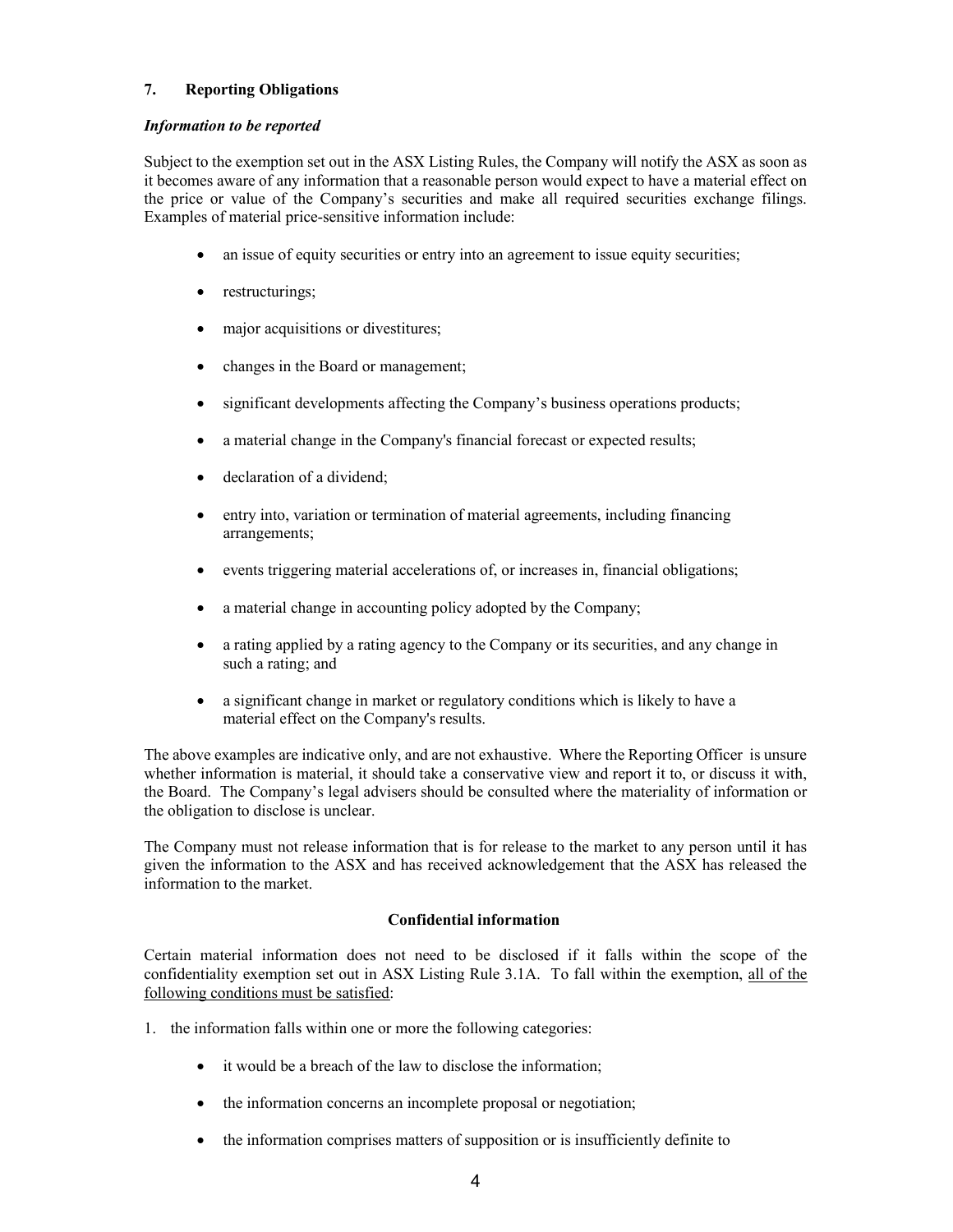warrant disclosure;

- $\bullet$  the information is generated for internal management purposes of the Company;  $\circ$  or
- the information is a trade secret; and
- 2. the information is confidential and ASX has not formed the view that the information has ceased to be confidential; and
- 3. a reasonable person would not expect the information to be disclosed.

Once the Reporting Officer determines that a matter is material, the Board will consider the confidentiality of the matter and bears the sole authority to determine whether a matter should not be disclosed on the basis of the confidentiality exemption.

The Reporting Officer should disclose all material information to the Board and should not make a final assessment whether material information should not be disclosed on the basis of the confidentiality exemption. However, to assist the Board in making these decisions, the Reporting Officer should provide details as to why they consider the information may be confidential.

The Reporting Officer should take all necessary steps to ensure that all potentially confidential information remains confidential. For example, potentially confidential information should not be disclosed to external parties except on the basis of a written confidentiality undertaking.

The Company has also put in place a review process which includes verification testing of content and a review and sign-off by management prior to the Board formally approving the release of any public information.

ASX Listing Rule 3.1B provides that if the ASX considers that there is, or is likely to be a false market in the Company's securities, and requests information from the Company to correct or prevent the false market, the Company must give the ASX the information needed to correct or prevent the false market (ie. a false market may cause the exemption to be lost).

# Reporting obligations of the Reporting Officer

-

The Reporting Officer has the following reporting obligations in relation to information that potentially requires disclosure:

- immediately report all material information to the Board, either in writing or verbally;
- provide sufficient details of all information to allow the Board to form a view as to whether the information is material and to prepare the appropriate form of disclosure, if necessary; and
- state whether the Reporting Officer considers that the information is confidential and the reasons for forming that view.

In addition, the Reporting Officer should provide a formal report to the Board at the end of each month which either provides details of unreported material information regarding their area of responsibility or states that the Reporting Officer is unaware of any unreported material information at that time.

<sup>&</sup>lt;sup>1</sup> ASX has confirmed in its Consultation Paper on Guidance Note 8 dated 6 March 2015, that information in relation to internal budgets or earnings projections which are generated for internal management purposes and, provided they remain confidential, are not required to be disclosed to the market.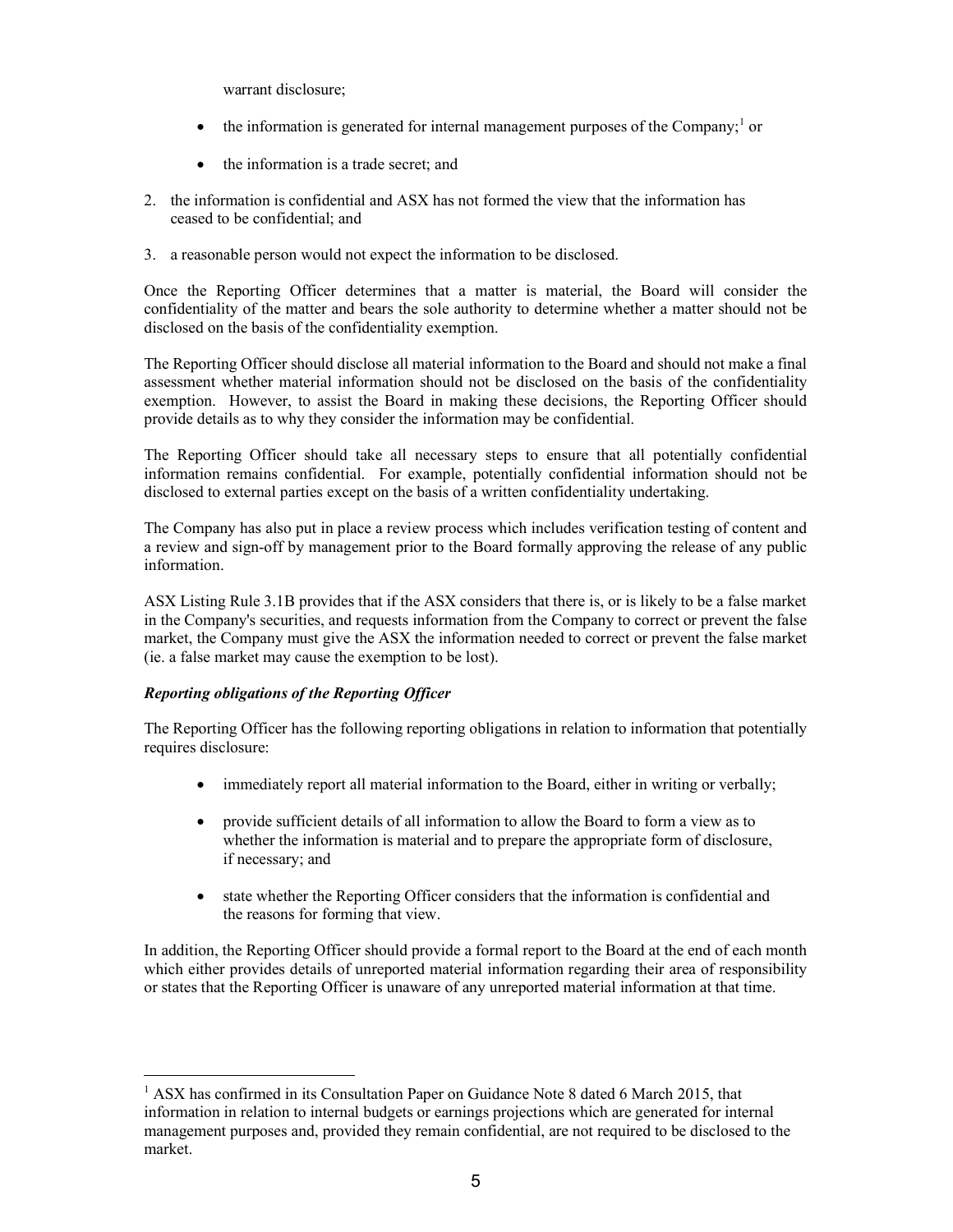# Dealing with analysts

The Company must take care to ensure that it does not give analysts or other select groups of market participants any material price sensitive non-public information at any time, such as during analyst briefings, when responding to analysts' questions or when reviewing draft analyst research reports. The Company may clarify or correct any errors of interpretation that analysts make concerning already publicly available information, but only to the extent that the clarification or correction does not itself amount to giving the analyst material non-public information (such as correcting market expectations about profit forecasts). Any material non-public information that may be inadvertently disclosed during dealings with analysts should be immediately disclosed to the ASX.

All information given to analysts at a briefing, such as presentation slides, and any presentation material from public speeches given by Board members or members of management that relate to the Company or its business should also be given to the Company Secretary for immediate release to the ASX and posted on the Company's website. The information must always be released to the ASX before it is presented at an analyst or investor briefing.

## Review of analyst reports

The Company is not responsible for, and does not endorse, reports by analysts commenting on the Company.

The Company does not incorporate reports of analysts in its corporate information, including on its website (this also extends to hyperlinks to websites of analysts).

If an analyst sends a draft report to the Company for comment:

- Personnel must immediately send it to the Chief Executive Officer or the Chief Financial Officer (if the Chief Executive Officer is unavailable);
- any response to it will not include price-sensitive information that has not been disclosed to the market;
- it will only be reviewed to correct factual inaccuracies on historical matters; and
- no comment will be made on any profit forecasts contained in it.

Any correction of a factual inaccuracy does not imply that the Company endorses an analyst research report.

A standard disclaimer will be made in any response to an analyst.

#### Market speculation and rumours

In general, the Company does not respond to market speculation and rumours except where:

- the speculation or rumours indicate that the subject matter is no longer confidential and therefore the exception to disclosure set out in the ASX Listing Rules no longer applies;
- the ASX formally requests disclosure by the Company on the matter (under ASX) Listing Rule 3.1B); or
- the Board considers that it is appropriate to make a disclosure in the circumstances.